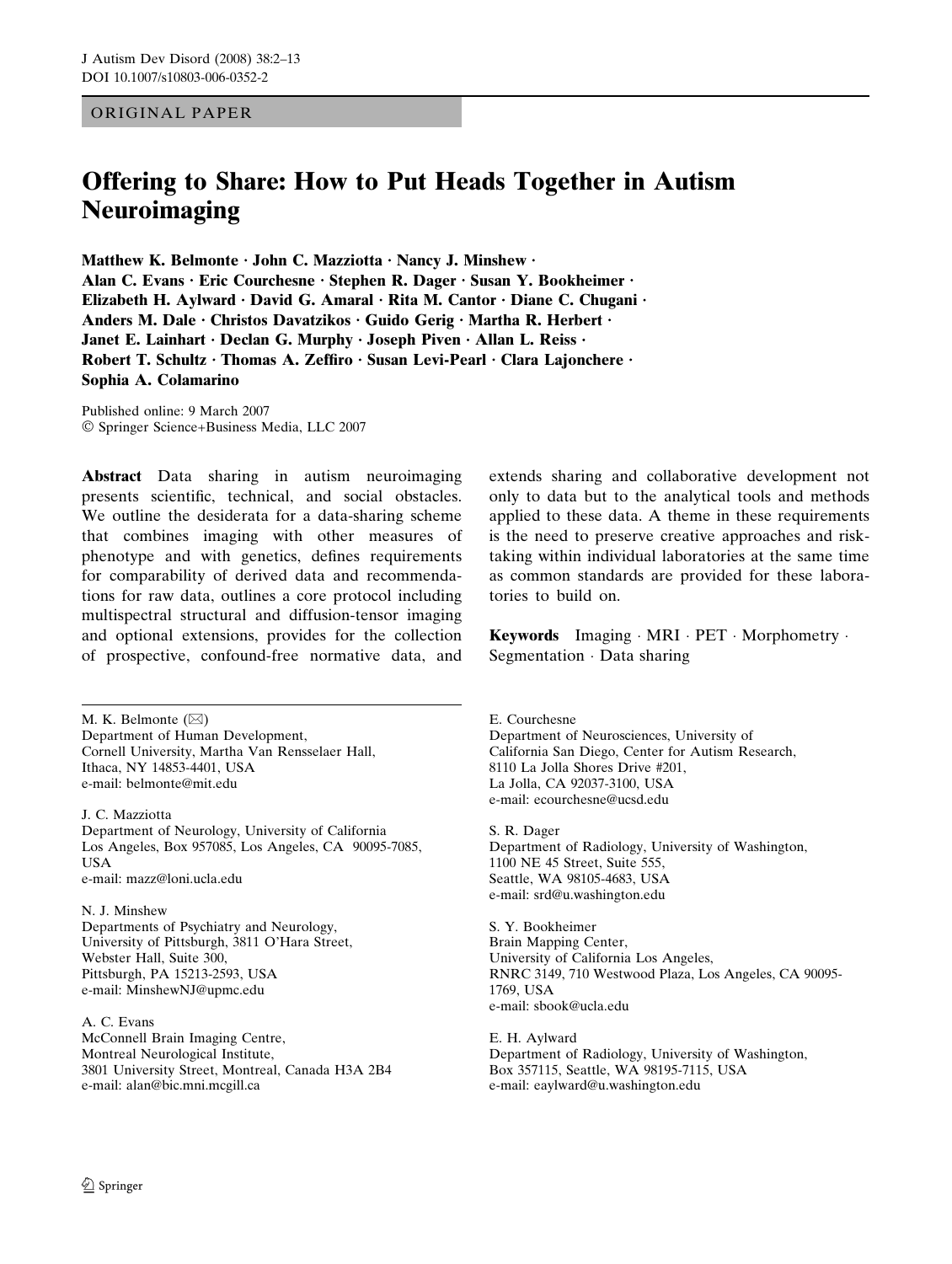#### The Problem

Tracing the behaviourally defined syndrome of autism to its neurobiological roots poses a difficulty since autism is heterogeneous in terms of its detailed symptom profiles (Ronald, Happé, & Plomin, [2005\)](#page-11-0), genetic and environmental antecedents (Veenstra-Vanderweele, Christian, & Cook, [2004\)](#page-11-0) and developmental mechanisms (Belmonte et al., [2004a](#page-10-0)). Because autism in this regard may be an amalgam of many unknown conditions, it seems a foregone conclusion that behaviourally ascertained groups of subjects contain large amounts of unmodelled variance, and that the relation between group size and statistical power is a steep one (Coon, [2006\)](#page-10-0). This problem of sample size in the context of heterogeneous conditions is particularly acute in the domain of brain imaging, where costs are great and small samples are therefore more accepted and more usual. A solution seems clear in

D. G. Amaral

MIND Institute, University of California Davis, 2825 50th Street, Sacramento, CA 95817-2308, USA e-mail: dgamaral@ucdavis.edu

R. M. Cantor

Department of Human Genetics, University of California Los Angeles, 695 Charles E Young Drive South, Los Angeles, CA 90095-7088, USA e-mail: rcantor@mednet.ucla.edu

## D. C. Chugani

Departments of Pediatrics and Radiology, Children's Hospital of Michigan, PET Center, 3901 Beaubien Street, Detroit, MI 48201-2119, USA e-mail: dchugani@pet.wayne.edu

A. M. Dale Department of Neurosciences, University of California San Diego, 9500 Gilman Drive, La Jolla, CA 92093-0662, USA e-mail: amdale@ucsd.edu

#### C. Davatzikos

Department of Radiology, University of Pennsylvania, 3600 Market Street, Suite 380, Philadelphia, PA 19104-2641, USA e-mail: christos.davatzikos@uphs.upenn.edu

#### G. Gerig

Department of Computer Science, University of North Carolina, 219 Sitterson Hall, Chapel Hill, NC 27599-3175, USA e-mail: gerig@cs.unc.edu

#### M. R. Herbert

Department of Neurology, Harvard Medical School, 149 13th Street, Room 6012, Charles Town, MA 02129-2020, USA e-mail: mherbert1@partners.org

principle: the many small data sets collected by various investigators ought to be pooled into one large data set for analysis. Several obstacles, though, make such data sharing easier said than done. These obstacles are scientific, technical, and social—but not insurmountable.

The scientific obstacles are matters of sample heterogeneity, which complicate the comparability of separately ascertained groups. This heterogeneity is both longitudinal and cross-sectional. Longitudinally, especially given autism's nature as a developmental disorder, measurements can be expected to change over the course of maturation and aging (Aylward, Minshew, Field, Sparks, & Singh, [2002](#page-10-0); Carper, Moses, Tigue, & Courchesne, [2002](#page-10-0)). [The inconsistency of recent findings on the size of the amygdala at various ages is a case in point (Baron-Cohen, Knickmeyer, & Belmonte, [2005](#page-10-0)).] The consequent need to control and account for age particularly hampers retrospective efforts to combine separately ascertained samples.

J. E. Lainhart Department of Psychiatry, University of Utah, 421 Wakara Way, Suite 143, Salt Lake City, UT 84108-3528, USA e-mail: janet.lainhart@hsc.utah.edu

D. G. Murphy Department of Psychological Medicine, Institute of Psychiatry, King's College London, De Crespigny Park, London SE5 8AF, UK e-mail: D.Murphy@iop.kcl.ac.uk

#### J. Piven

Department of Psychiatry, University of North Carolina, 413 Medical School Wing E, Chapel Hill, NC 27599-3366, USA e-mail: joe\_piven@med.unc.edu

## A. L. Reiss

Department of Psychiatry and Behavioral Sciences, Stanford University, 401 Quarry Road, Stanford, CA 94305-5795, USA e-mail: reiss@stanford.edu

R. T. Schultz Child Study Center, Yale University, Box 207900, New Haven, CT 06520-7900, USA e-mail: robert.schultz@yale.edu

T. A. Zeffiro Neural Systems Group, Massachusetts General Hospital, 149 13th Street, Room 2561, Charlestown, MA 02129-2020, USA e-mail: zeffiro@nmr.mgh.harvard.edu

S. Levi-Pearl Tourette Syndrome Association, 42-40 Bell Boulevard, Suite 205, Bayside, NY 11361-2861, USA e-mail: spearl@ix.netcom.com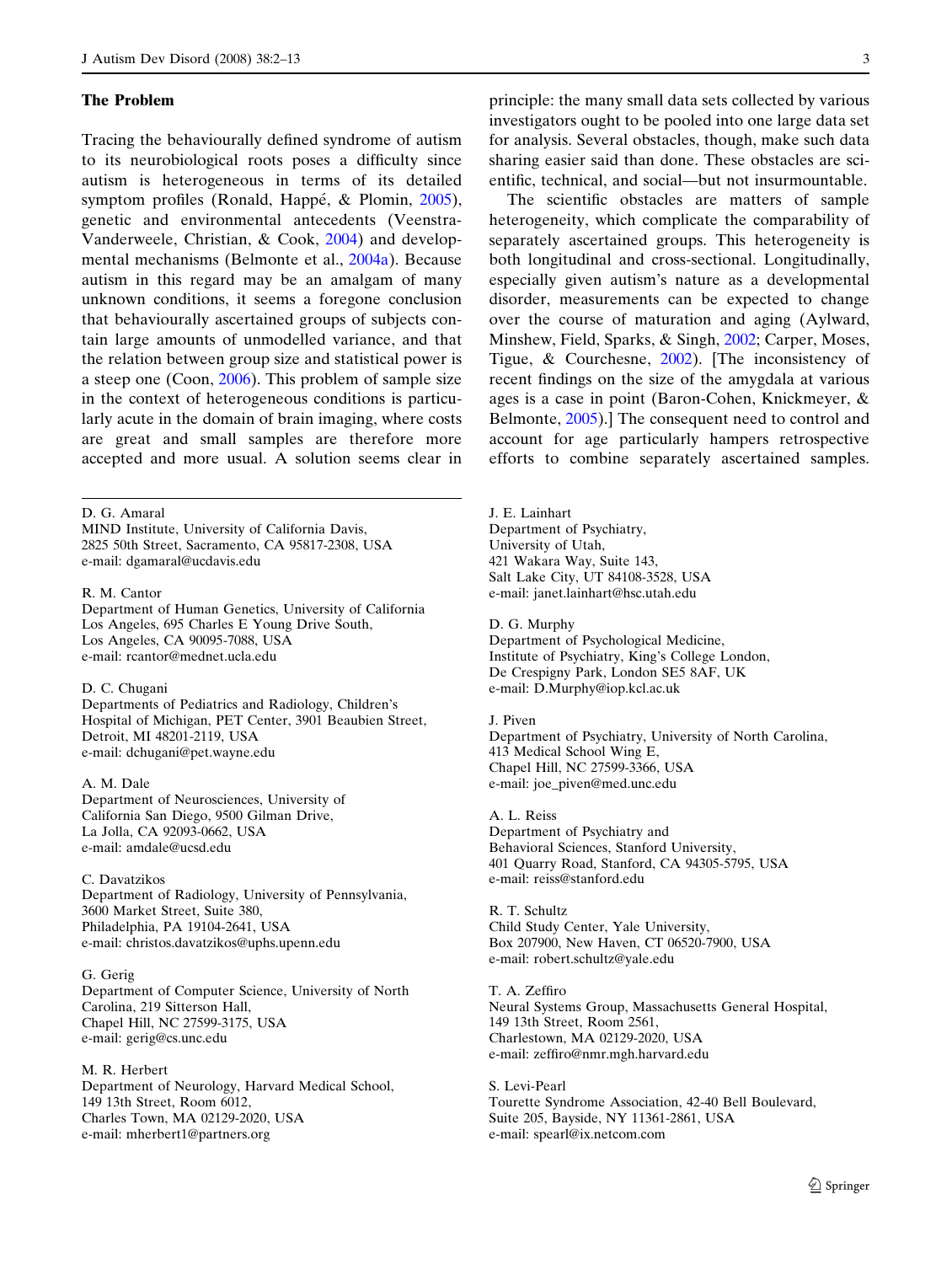Cross-sectionally, autism's multiplicity of symptom profiles and neurobiological mechanisms makes it imperative to correlate imaging with other measures of potential endophenotypes, heightening the demand for large data sets which can be fractionated according to such measures. In addition, autism is much more common in males than in females, and sex differences extend to symptom profiles (McLennan, Lord, & Schopler, [1993](#page-11-0)) and possibly to mechanisms (Baron-Cohen et al., [2005](#page-10-0)), making it important to factor out sex as a variable, and magnifying the problem of sample size in the case of the smaller, female subgroup.

The technical obstacles concern comparability of raw and derived data across scanners (Han et al., [2006;](#page-10-0) Jovicich et al., [2006](#page-10-0)) and analytical methods, as well as the problem of storage and retrieval of images and related subject variables. Adherence to fixed acquisition strategies is complicated by variables such as the radiopharmaceutical ligand chosen for a receptor of interest in PET, or the type of coil used in MRI or the type of crystal in PET. Such factors and their associated tradeoffs make it difficult and inadvisable to require absolute standards in very basic parameters such as MRI pulse sequence or PET attenuation correction method. Even within individual studies, the pressure to adopt newer instruments is a wellknown difficulty in longitudinal approaches. In addition to these sources of variance in raw data, differences in analytical procedures including methods of segmentation and measurement of tissues and structures introduce variation in derived measures. Finally, once the data are acquired and analysed, an informatics challenge exists in the databasing problem of storing and retrieving brain images (Van Horn, Grafton, Rockmore, & Gazzaniga, [2004](#page-11-0)) and related subject information (Scahil & Lord, [2004\)](#page-11-0).

These scientific and technical obstacles are well defined, and strategies can be and have been devised to solve them. On a more abstract level, though, prospects for data sharing are affected at least as much by social and cultural obstacles (Koslow, [2000\)](#page-10-0). A reward structure in which proposals are rated as to likelihood of success and ranked against each other encourages productive competition, but often at the cost of poten-

C. Lajonchere

S. A. Colamarino

Cure Autism Now, 5455 Wilshire Boulevard, Suite 2250, Los Angeles, CA 90036-4272, USA e-mail: scolamarino@cureautismnow.org

tially productive cooperation and speculation. Investigators become biased towards ''safe'' approaches driven by preconceived and conservative hypotheses, rather than ''fishing expeditions'' that take advantage of the data-mining capacity of information technology. Furthermore, instead of being shared freely, observations collected during these studies often are guarded zealously. As a result, what's best for an individual investigator does not always coincide with what's best for science. Though it is easy enough to get all the stakeholders to agree in principle that this is a poor state of affairs, finding agreement on how to change it is more problematic. Solutions imposed from the top down are likely to evoke opposition, or at least lack of support, since such methods do not involve the expertise and concerns of the individual scientists who are affected. A solution is most effective when all the people affected have been afforded an opportunity to participate in defining it (Ury, [1993\)](#page-11-0). The field of autism research, and individual investigators within autism research, need a structure that preserves competition's benefits to scientific innovation (and to individual advancement), but also facilitates cooperative and speculative research that otherwise would be impossible.

# **Successes**

A strategy for collecting, maintaining, and distributing shareable brain images in the context of autism research can take inspiration from similar efforts in normative and clinical populations. The Biomedical Informatics Research Network (BIRN) is developing technical infrastructure and policy to support sharing of biomedical data, with a subgroup focusing specifically on morphometric data. Collaborative MRI morphometric studies of depression, Alzheimer's disease, and mild cognitive impairment are used as test cases for the development and application of analysis pipelines and strategies for data archiving and retrieval (Jovicich et al., [2005\)](#page-10-0). The project applies the grid computing model (Peltier & Ellisman, [2004\)](#page-11-0), in which computer networks function as links not only to data storage facilities but to computational facilities, and the data analysis pathway is supplied to users not as downloaded software to be run locally but rather as a network-based service.

The International Consortium for Brain Mapping (ICBM) (Mazziotta et al., [2001\)](#page-11-0) is a prospective study of 7,000 normal subjects with the goal of creating a probabilistic atlas of the human brain, one that describes not only normal anatomical location but also

Autism Genetic Resource Exchange, 5455 Wilshire Boulevard, Suite 2250, Los Angeles, CA 90036-4234, USA e-mail: clara@agre.org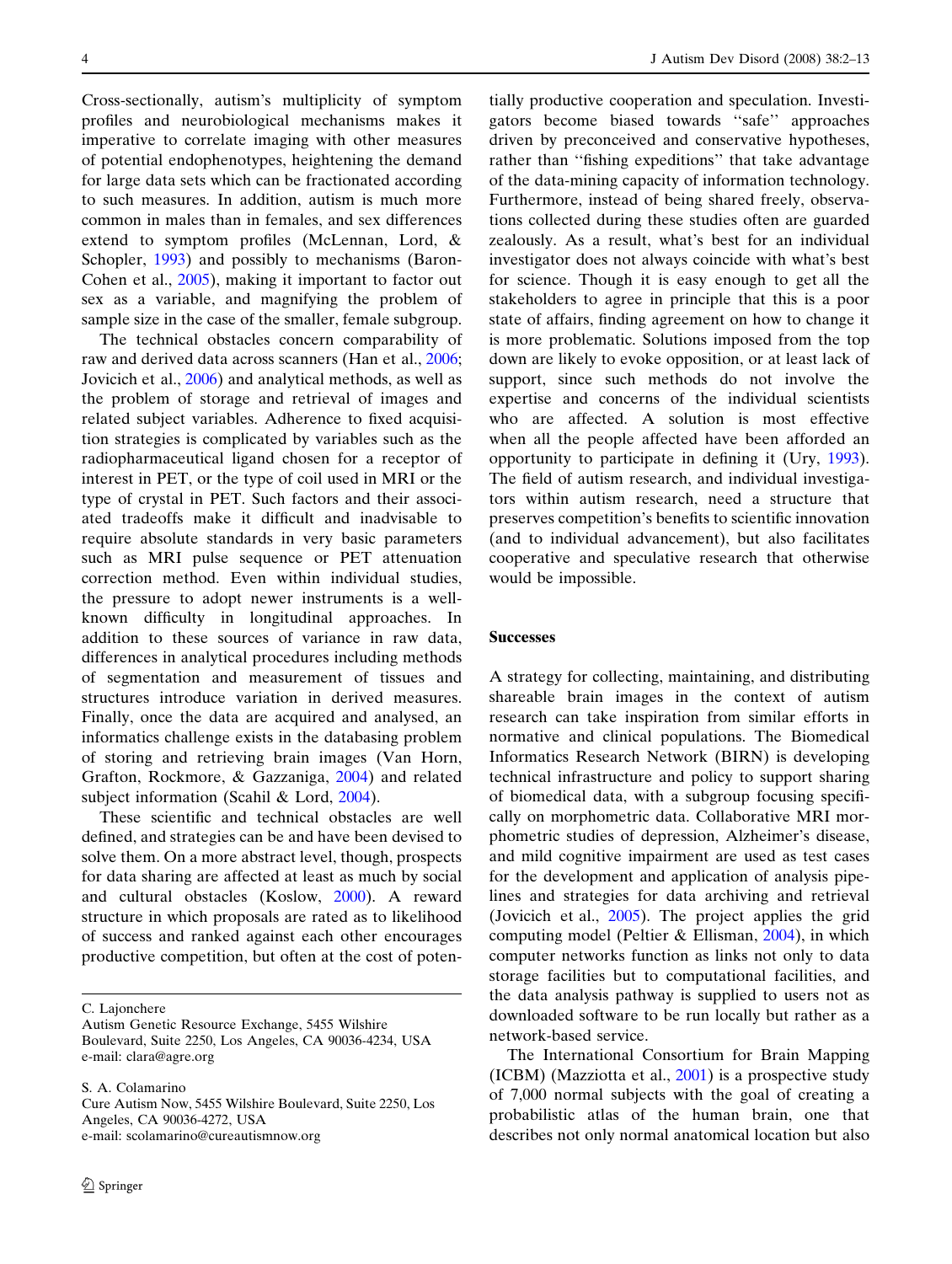normal anatomical variation. The ICBM has structured itself in a way that promotes—and indeed demands solution of problems of data exchange and interoperability. The group deliberately selected centres with different scanning hardware and computing systems, so that data processing and archiving could not depend on any particular scanner characteristics or single data format. Rather than specifying any specific pulse sequence or other fundamental parameters related to scan acquisition, quality control is implemented in terms of derivative properties such as tissue segmentability. The benefits of competitive innovation are combined with a cooperative structure in which individual laboratories are free to develop their own algorithms for each stage of a pipeline of data processing, and these competitive solutions are then compared and evaluated by an impartial judge. The winning methods then become part of the standard ICBM processing pipeline, whilst individual laboratories remain free to supplement this standard approach with their own methods. Here again, the model of grid computing applies: raw scans can be uploaded to the ICBM web site, where the standard processing pipeline can be applied to each.

The NIH MRI Study of Normal Brain Development (Evans, [2006\)](#page-10-0) is another prospective study of normal neuroanatomy. MR scans and spectroscopy data are collected at six participating centres with uniform acquisition parameters, and these raw data are uploaded to a central database maintained by a single coordinating centre. Tissue segmentation and anatomical parcellation are performed at the coordinating centre, using components of the ICBM analysis pipeline. Intensity histograms of the raw images are corrected for magnetic field inhomogeneities which vary from centre to centre, and comparability of derived measures is evaluated for many brain regions—a difficult issue since systematic contrast differences within the raw data can translate to systematic differences in derived measures such as cortical thickness. The study's large sample will serve as a resource for involvement of the wider MRI research community, and enables correlative morphometric studies between anatomical regions, the anatomical analogue of functional connectivity measures.

In addition to large-scale normative studies, precedent exists for application of MRI data sharing strategies to specific diseases. In 2002, the Tourette Syndrome Association (TSA) convened a neuroimaging workshop, out of which grew the TSA International Neuroimaging Consortium. The Consortium was built on the model established by the TSA Consortium for Genetics and, therefore, could take advantage of an existing collaborative network and subject database. The Consortium's initial focus is to add structural imaging to the genetic data already available. Later, after technical and sociological obstacles have been addressed, functional imaging may be added.

# Imperatives

The past few years' surge of interest and activism has autism poised to become a major focus of biomedical research. Whatever institutional structures are developed for this activity will affect it for many years, and therefore it is crucial to manage these so that they facilitate discovery and do not retard it.

Embracing Non-hypothesis-driven Resources

Funding agencies must recognise that in the age of data-mining technology, a deserving proposal need not be exclusively driven by a specific hypothesis. Studies that aim to establish collaborative resources and to explore unforeseen correlations within these data are valuable even without—and in some cases especially without—a *priori* knowledge of the directions in which the data may lead. Many research questions of great relevance to neuropsychiatric and neurodevelopmental disorders—perhaps the majority of questions in imaging—cannot be answered with the comparatively tiny samples attainable by individual laboratories, and therefore demand such collaborative resources. To restrict our attention to hypothesis-driven studies with narrow research backgrounds would be to deny the informatics advances of the 21st century. Accordingly, study sections must stop focusing exclusively on replying to specific hypotheses, and consider prioritising proposals that establish bioinformatics resources applicable in hypothesis generation and testing. This resource-driven approach is already considered valid in the case of tissue banks, and it makes sense to extend it to collections not of physical brain tissue but of virtual brain images. In this context of informatics resources, divergence of research interests and approaches can be regarded as a potential asset, not as a liability. With regard to autism in particular, where heterogeneity is such a significant consideration, logical methods of subgrouping will allow more intelligent querying of genetic and phenotypic data. A great deal of information can be mined from the conjunction of genetic information with neuroanatomical, behavioural, and other phenotypic data—even though such integrative proposals all too often are derided as ''underpow-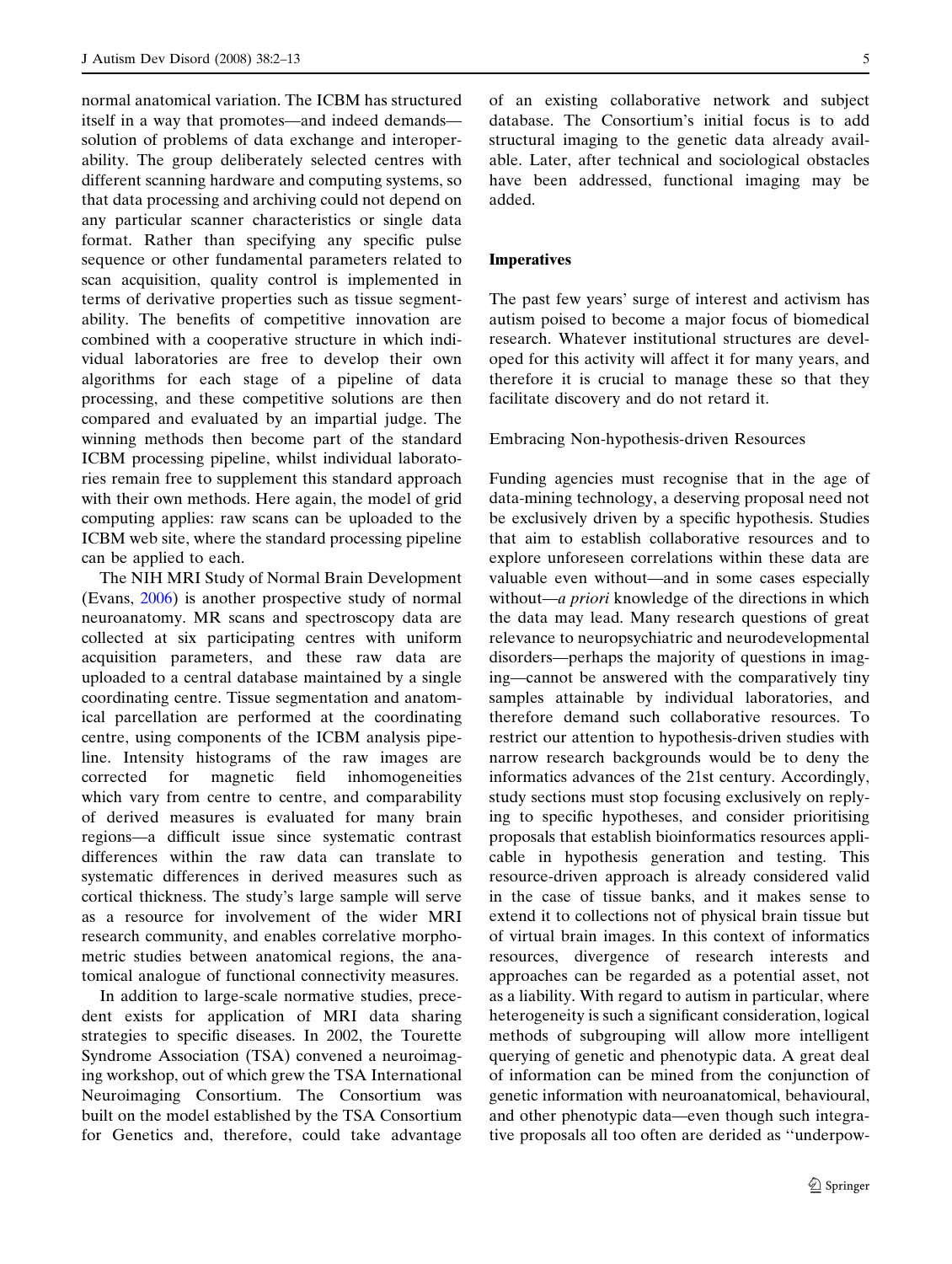ered'' by reviewers familiar with only one facet of the work. The conservative, hypothesis-driven approach of waiting for narrowly focused experts to ascertain a specific genotypic or phenotypic signal, and only then commencing exploration of possible genotype–phenotype correlations, is no longer the only productive strategy. To hasten progress in autism research, funding agencies must augment this focus with strategies that sweep up a breadth of observations. This imperative holds especially in the current funding climate, in which competition is keen and funding agencies may be tempted to seize on narrow and outdated criteria to exclude proposals from further consideration. The Human Genome Project, for instance, never would have begun had it had to pass the scrutiny of a traditional study section.

# Combining Imaging with Genetic, Biochemical and Behavioural Assessments

A basis for such correlative work on autism already exists, in the form of the Autism Genetic Resource Exchange (AGRE) (Geschwind et al., [2001](#page-10-0)). As of this writing, AGRE contains data from more than 1,100 families, and is accessed by more than 135 researchers. AGRE provides the highest quality of standardised data, and is the source for over a third of the data in the Autism Genome Project. The resemblance of this picture to the state of the TSA Consortium for Genetics in 2002 bodes well for a similar extension of AGRE to neuroimaging, and we suggest that one of the first projects of a collaborative autism neuroimaging network might be to image either the existing AGRE population or a new, younger cohort that would be recruited prospectively into AGRE for longitudinal study. Genotypic, biochemical and phenotypic characterisation will proceed faster when they are not conducted in isolation from each other: known genetic polymorphisms can guide searches for neuroanatomical correlates at the same time as neuroanatomical clustering can identify subgroups for genetic analyses, and both can be correlated with endophenotyping for mitochondrial abnormalities (e.g. lactate, pyruvate, carnitine), organic and amino acids, lipid profile, oxidative stress markers and inflammatory cytokines, all of which have shown abnormalities in autism (Johnston, [2000\)](#page-10-0) and which may provide crucial links between the widely separated levels of genetics on the one hand and neuroanatomy, neurophysiology, and behaviour on the other. These correlative strategies can be applied not only within the patient population but also in ''unaffected'' relatives and in the normal population: for example, exploratory genetic studies could be targeted at relatives or even normal controls whose brain volumes or behavioural measures lie in the tails of the distribution. Focusing on these normal extremes may provide clues as to what to look for within the autism population.

A key question in combining imaging with a genetic database is whether one should aim to image probands only, or entire pedigrees, given financial and practical constraints on the total number of scans that can be collected within the scope of the initial study. Imaging probands only would of course be most efficient for identifying and characterising subtypes within the diagnosis, and for evaluating anatomical phenotypes across the lifespan. On the other hand, studying entire pedigrees is a more effective strategy for pursuing endophenotypes which extend within and beyond the diagnosis (Belmonte et al., [2004b](#page-10-0)), and well characterised genetic abnormalities within individual extended pedigrees may point the way to gene networks relevant to autism. Given these opposing goals for subphenotyping and longitudinal studies on the one hand and endophenotyping on the other, we suggest a compromise in which half of the available scans are devoted to AGRE or other pedigrees and half to singleton patients not necessarily associated with AGRE. Pedigree scans would include, at minimum, the proband, the most closely matched sib (if available), and the parents. In order to maximise enrolment and to minimise attrition, participating families must receive clear benefits, including interaction with a case worker, a summary of results, and payment for their time (typically \$200 per study, recognising that control families may need more incentive to participate than do autism families) and for their travel expenses.

The full value of these imaging data cannot be realised without a standardised and comprehensive yet practical set of phenotypic measures. We have drafted such a standard, presented in Table [1.](#page-5-0) In designing this phenotypic battery, we have considered all functional domains affected in autism spectrum conditions, including non-diagnostic domains such as motor and sensory function. We also hoped to include measures applicable to subclinical traits in family members, and to the milder traits in some non-retarded people with autism spectrum conditions. Thus we considered symptoms in degrees, rather than as the simple, binary distinction of diagnosis or not. Of especial interest were variables with potential significance for biological and genetic subtyping, such as regression onset, mode of language development, presence of seizures, psychiatric comorbidity, and head circumference. At the same time, since the spare time available to a family dealing with autism is even more limited than that of a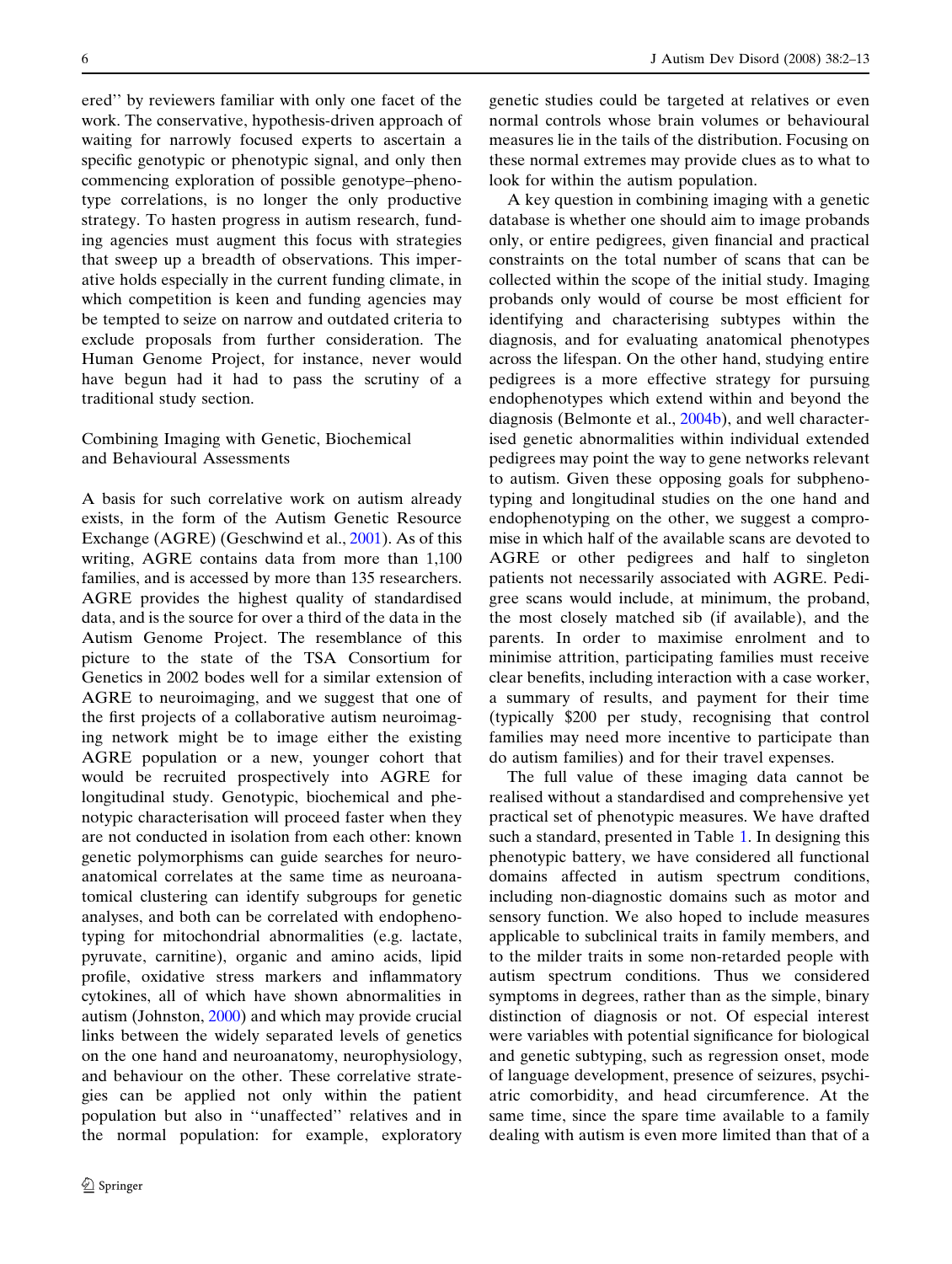<span id="page-5-0"></span>

| Test or measure                                                                      | Source                                  | Time       |
|--------------------------------------------------------------------------------------|-----------------------------------------|------------|
| Demographics                                                                         |                                         |            |
| Birth date, sex, race, ethnicity, SES, years of education, intervention history      |                                         | 5          |
| <b>Diagnostics</b>                                                                   |                                         |            |
| Autism Diagnostic Interview—Revised (Lord, Rutter, & Le Couteur, 1994)               | <b>WPS</b>                              | 120-180*   |
| Autism Diagnostic Observation Schedule-Generic (Lord et al., 2000)                   | <b>WPS</b>                              | $45 - 60$  |
| Mode of onset: delays, regression, both, or unknown                                  |                                         |            |
| Language and speech: clearly precocious or undelayed, clearly delayed, or not known  |                                         |            |
| <b>Ability level</b><br>Choose one or more according to ability level, testing time, |                                         |            |
| investigator preference:                                                             |                                         |            |
| Raven's Coloured Progressive Matrices                                                | Harcourt                                | 20         |
| Differential Abilities Scale (ages 2:6-17)                                           | Harcourt                                | $45 - 65$  |
| Mullen Scales of Early Learning (ages 0-5:8)                                         | AGS                                     | $40 - 60$  |
| WISC-IV (ages $6-16$ )                                                               | Harcourt                                | 90         |
| WAIS-III (ages 16–89)                                                                | Harcourt                                | 90         |
| WASI (ages 6–89)                                                                     | Harcourt                                | $50 - 60$  |
| Stanford-Binet Intelligence Scales (ages 2–85+)                                      | Riverside                               | $75 - 90$  |
| Vineland Adaptive Behaviour Scales II (Survey Interview)                             | AGS                                     | $20 - 30*$ |
| <b>Current levels of language and speech</b>                                         |                                         |            |
| Clinical Evaluation of Language Fundamentals (CELF-4)                                | Harcourt                                | $30 - 60$  |
| Peabody Picture Vocabulary Test (PPVT-4)                                             | AGS                                     | $10 - 25$  |
| Expressive Vocabulary Test (EVT)                                                     | AGS                                     | 20         |
| Oral and Written Language Scales (OWLS)                                              | AGS/WPS                                 | $10 - 30$  |
| Test of Language Competence (TLC-E)                                                  | Harcourt                                | 60         |
| Comprehensive Test of Phonological Processing (CTOPP)—                               | Harcourt/WPS                            | 5          |
| Nonword Repetition Test                                                              |                                         |            |
| <b>Attention</b>                                                                     |                                         |            |
| Continuous Performance Test II                                                       | Harcourt                                | 14         |
| <b>Executive function</b>                                                            |                                         |            |
| Wisconsin Card Sorting Test                                                          | PAR                                     | 20         |
| Delis-Kaplan Tower Test                                                              | Harcourt                                | 10         |
| Behavioral Assessment of the Dysexecutive Syndrome (BADS)                            | Harcourt                                | 40         |
| Working memory: spatial and verbal                                                   |                                         |            |
| Wide Range Assessment of Memory and Learning (2nd ed.)                               | <b>PAR</b>                              | 10         |
| Finger Windows                                                                       |                                         | 5          |
| Detroit Tests of Learning Aptitude, Oral Directions subtest                          | Harcourt                                |            |
| <b>Associative memory</b><br>Wechsler Memory Scale subtests                          | Harcourt                                |            |
| Paired Associate Learning (Verbal or Visual)                                         |                                         | 10         |
| Story Recall, immediate and delayed recall                                           |                                         | 20         |
| Porteus Maze                                                                         | Harcourt                                | $15 - 20$  |
| <b>Social cognition</b>                                                              |                                         |            |
| Social Responsiveness Scale (SRS) (Constantino et al., 2003)                         | <b>WPS</b>                              | $10 - 15*$ |
| Reading the Mind in the Eyes Test (Baron-Cohen, Wheelwright, Hill,                   | Cambridge Autism                        | 10         |
| Raste, & Plumb, 2001)                                                                | <b>Research Centre</b>                  |            |
| <b>Benton Facial Recognition Test</b>                                                | <b>PAR</b>                              | $10 - 15$  |
| <b>Sensorimotor function</b>                                                         |                                         |            |
| Edinburgh Handedness Inventory or Oldfield Handedness Interview,                     |                                         | 5          |
| Oldfield $(1971)$                                                                    |                                         |            |
| Reitan-Klove Sensory Perceptual Examination (Reitan & Wolfson, 1985)                 |                                         | 5          |
| Halstead-Reitan Finger Tapping Test (Reitan & Wolfson, 1985)                         |                                         | 10         |
| Purdue Grooved Pegboard Test                                                         |                                         | $3 - 5$    |
| Grip Strength Test                                                                   |                                         | 5          |
| Sensory Sensitivity and Distortions Questionnaire (Minshew & Meyer, 2007)            | Pittsburgh Autism                       | $10 - 15*$ |
|                                                                                      | Research Project                        |            |
| Repetitive Behaviour Scale—Revised (RBS-R) (Bodfish, Symons,                         | UNC Department of Psychiatry            | $10*$      |
| Parker, & Lewis, 2000)                                                               |                                         |            |
| Physical and neurological examination                                                |                                         |            |
| CPEA/STAART Medical and Psychiatric History Form                                     | CPEA/STAART Common<br>Measures and Data | $30*$      |
|                                                                                      | <b>Sharing Committee</b>                |            |
|                                                                                      |                                         |            |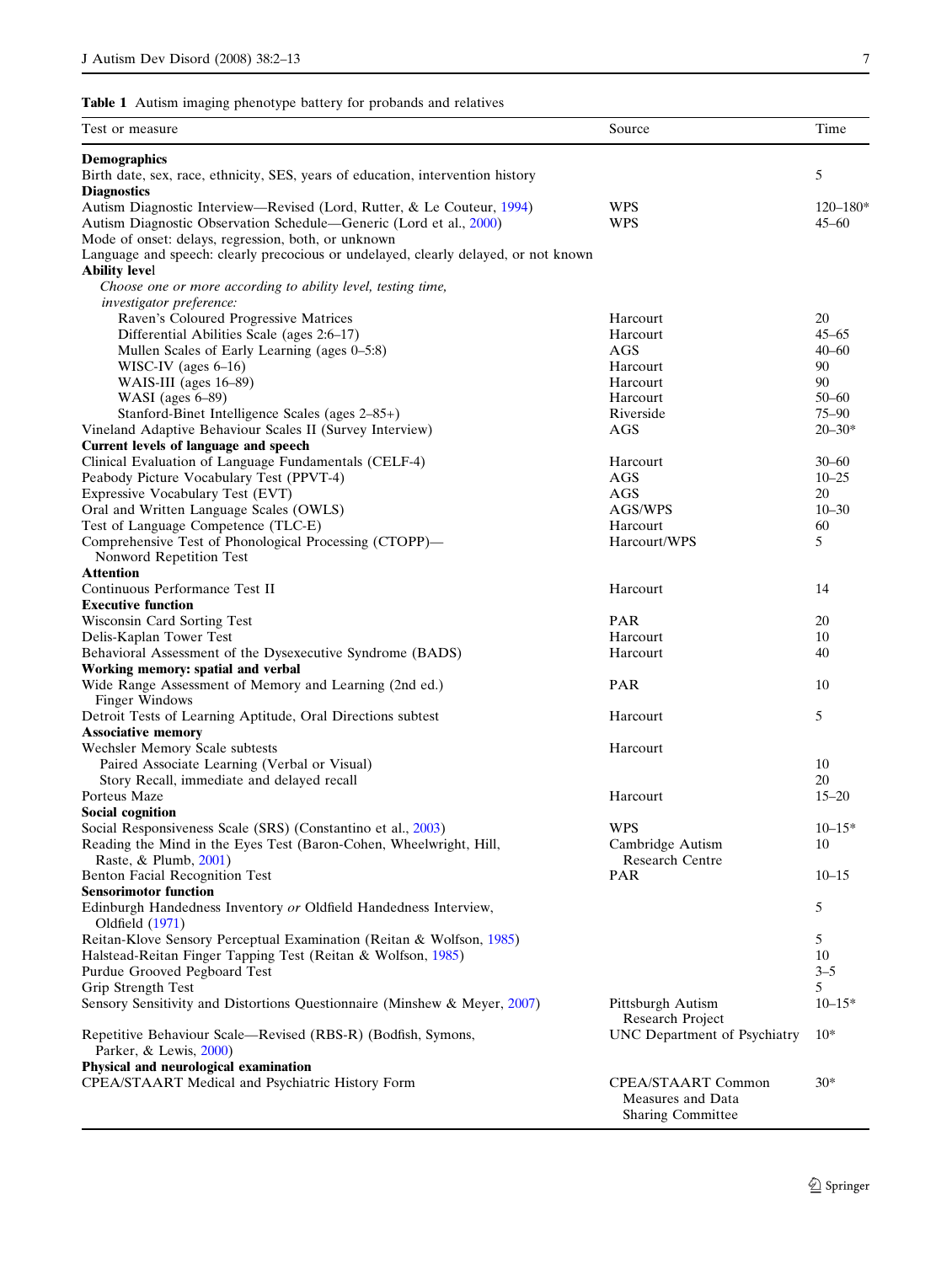## Table 1 continued

| Test or measure                                                             | Source                                | Time        |
|-----------------------------------------------------------------------------|---------------------------------------|-------------|
| Height, weight, head circumference                                          |                                       | 5           |
| Screening for tuberous sclerosis, dysmorphic features,<br>strabismus        |                                       | 10          |
| Pubertal Development Scale (Carskadon & Acebo, 1993)                        | Utah Autism Research Project          | $5*$        |
| <b>Genetics</b>                                                             |                                       |             |
| Fragile-X screening (FISH)                                                  |                                       |             |
| Giemsa banding cytogenetics                                                 |                                       |             |
| Telomerase cytogenetics                                                     |                                       |             |
| Zygosity testing (for twins)                                                |                                       |             |
| Pedigree construction                                                       |                                       |             |
| Comorbidity                                                                 |                                       |             |
| Autism Co-morbidity Interview-Present & Lifetime                            | Utah-Boston CPEA                      | $60 - 120*$ |
| Version (Tadevosyan-Leyfer et al., in press)                                |                                       |             |
| Choose any appropriate for reported symptoms:                               |                                       |             |
| Family Self-Report Questionnaire for Tics,                                  | Tourette Syndrome                     | $30*$       |
| Obsessive-Compulsiveness, Attentional Difficulties,                         | Association                           |             |
| Impulsivity, and Motor Hyperactivity                                        |                                       |             |
| Developmental Behaviour Checklist-Primary Carer                             | <b>WPS</b>                            | $10 - 15*$  |
| Version (DBC-P)                                                             |                                       |             |
| Child (or Adult) Symptom Inventory 4-Parent                                 | Checkmate Plus                        | $10 - 15*$  |
| Checklist (CSI-4)                                                           |                                       |             |
| Pediatric Sleep Questionnaire                                               | U. Michigan Sleep<br>Disorders Center | 10          |
| <b>Family history</b>                                                       |                                       |             |
| Medical history, including affective, anxiety, seizure,                     |                                       | $30 - 45*$  |
| gastrointestinal, immune or other disorders                                 |                                       |             |
| Broader Phenotype Autism Symptom Scale (BPASS)<br>(Dawson et al., in press) | <b>UW</b> Autism Center               | $60 - 90$   |
| Social Responsiveness Scale (SRS)                                           | <b>WPS</b>                            | $10 - 15*$  |

The battery is designed with older verbal children and adults in mind. It can be adapted for younger or less testable individuals (for instance, in choices between verbal and visual tests), and/or expanded to focus on specific issues or hypotheses. Testing times are in minutes. Items marked with an asterisk are parent or caregiver interviews. As many tests are optional or alternative, testing times in this table are not additive

normal family, this standard battery cannot practically include every test that may be of interest. The suggested test battery is minimal and targets verbal school age and adult subjects. The battery could be modified for younger and lower ability subjects or substantially expanded to address specific hypotheses.

# Governance by and for the Affected Researchers

Such is the zeitgeist for collaborative resources that extension of a genetic resource such as AGRE seems inevitable. The question, though, is whether this extension will be accomplished in a way that preserves and augments the innovative capacity of independent research groups, or whether it may create unnecessary strictures that suppress novel approaches. AGRE is contributing its Internet System for Assessing Autistic Children (ISAAC) (ISAAC) (Hollander et al., [2004](#page-10-0)) and all its clinical assessment data to the National Database for Autism Research (NDAR), an NIHsponsored effort to facilitate and to promote sharing of all types of data in autism research. Though the spirit behind NDAR is laudable, the organisers of NDAR must beware of dictating too many of the specifics, and must be careful to solicit input from the researchers affected. Otherwise, the relationship between NDAR and the research groups best positioned to conduct innovative studies may develop into one of adversarial tension rather than cooperative support. In order to forestall such a development, NDAR must actively solicit ongoing input from the autism research community, perhaps by instituting a steering committee similar to that of AGRE, the majority of whose membership consists of investigators for whom autism is a primary and long-term focus of research. Where appropriate, input as to the goals and direction of NDAR ought also to be solicited from representatives of the patient community. Though its goal of data sharing enjoys broad support within the autism research community, without such a participatory structure for its governance, NDAR itself may not gain acceptance from autism researchers.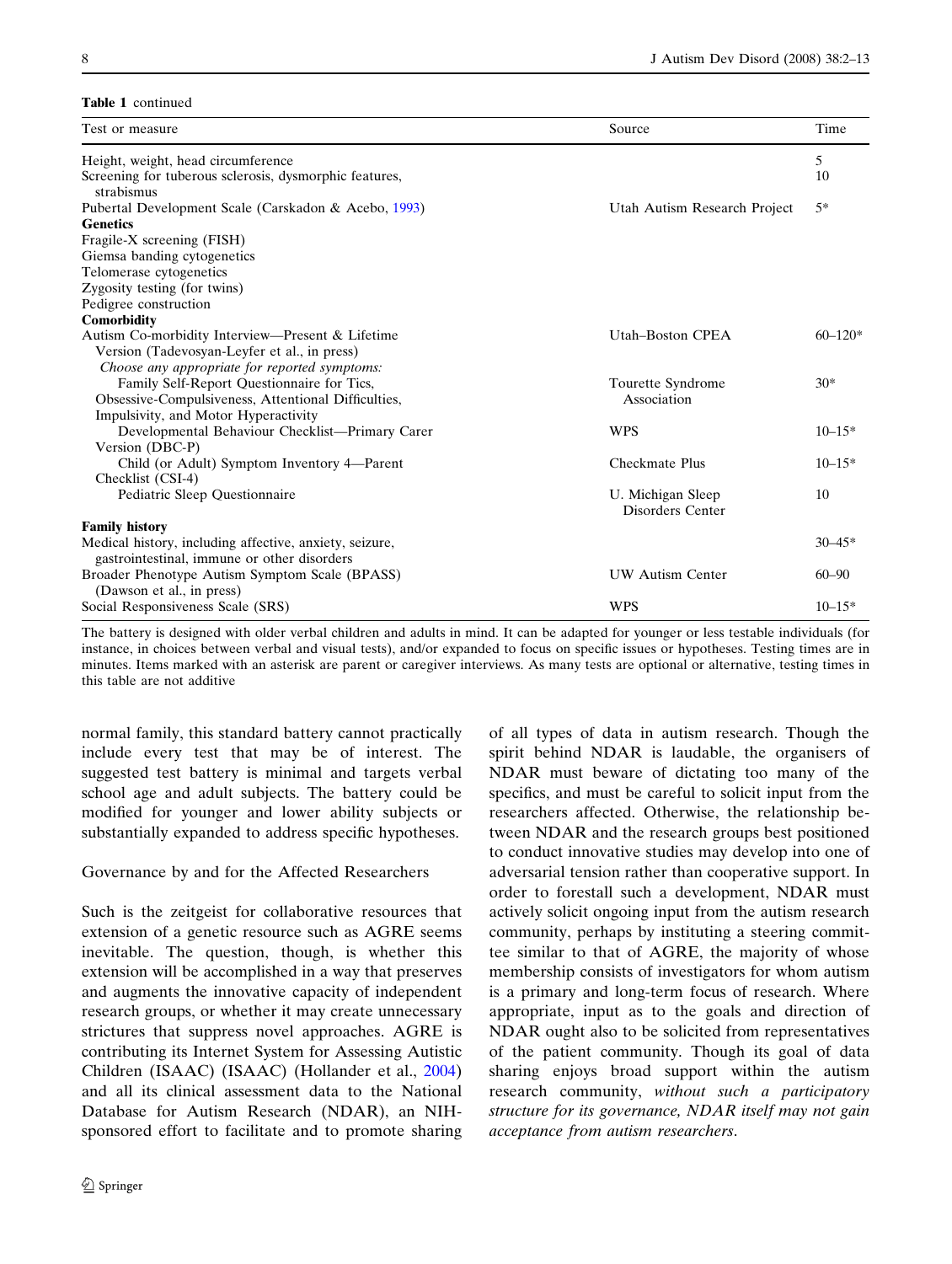Data sharing requires not only agreement on standards for data comparability but also agreements as to when or under what conditions the data from each individual laboratory would be released for general use. Our experience suggests that such agreements are attainable by individual investigators on a case-by-case basis. However, individual data sets and research objectives may vary widely as to the resources invested in data collection and the amount of time necessary to attain milestones in innovative or labour-intensive data analyses. For example, young children and infants who must be imaged during sleep, and people with lowfunctioning autism who may find it difficult to tolerate the scanner environment, consume many more resources (and many more late-night hours on the part of investigators) than do adults or high-functioning cases. Furthermore, detailed, hand-traced morphometric measurements demand a great deal more time for exclusive analysis within the investigators' own laboratory than do automated methods such as voxelbased morphometry. Specific plans and timetables for data sharing must, therefore, be set by the individual investigators as appropriate for their specific methodologies. Top-down efforts to impose a uniform time limit on release of data are unlikely to succeed, and risk destroying the incentive to collect data sets on the most difficult and valuable patient populations and age groups.

# Standards for Comparability of Derived Data

Collaborative imaging efforts within the CPEA/STA-ART research community stand in contrast to NDAR in that they are led by the researchers themselves. Such efforts are sometimes slow to overcome initial obstacles, but in the end may achieve greater staying power. One of the first collaborations to emerge from this community is the Pooled MRI Data Project, an effort to combine data at the derived level of morphometric measures with an accounting for site-specific variance in these measures. The Pooled MRI Data Project comprises data from 18 projects at 15 sites, with an expected total of approximately 1,200 cases, half autism-spectrum and half normal controls. Combined data will be analyzed for 18 specific brain regions, with particular attention to differences in developmental changes between the two groups. Methods for performing measurements are being evaluated to determine whether data from each site have been collected in such a way that they are reasonably comparable to data from other sites. Analyses will include site as a covariate to adjust for minor differences in measurement technique. In addition, demographic, clinical, and neuropsychological data are being collected so that homogeneity of samples across sites can be assessed and analyses can be based on subgrouping.

Though the Pooled MRI Data Project is only a beginning, it exemplifies the perspective amongst autism researchers that a data sharing project can usefully focus on establishing comparability of derived measures even when characteristics of the raw data vary. Such comparability can be established by quality control procedures applied both within sets of raw images and across sets of derived quantities. Raw quality control should include measures general enough to make sense in application to all sets of scan parameters, such as signal-to-noise and contrast-to-noise. Derived measures can include segmented tissue volumes, landmarking and parcellation, structure volumes, and fibre maps in a set of standard subjects ("living phantoms") scanned at multiple sites. Validity of automated landmarking and parcellation could be established with reference to ''gold standard'' measures, many of which already exist as by-products of studies of specific cortical and subcortical structures in autism (Aylward et al., [2002](#page-10-0); Carper et al., [2002\)](#page-10-0). These standards can be refined in collaboration with an independent expert in neuroanatomy. Such procedures can establish data comparability without corralling investigators into protocols that may be inappropriate to their specific scanning hardware or research foci. Recognising the usefulness of standards for comparability at higher levels of data abstraction, funding agencies need not compel investigators to justify every deviation from recommended standards for raw data acquisition.

Though it may be tempting to save scanning costs by assuming comparability of data from existing normative studies, to rely on such an assumption may introduce serious methodological confounds. Strategies for establishing data comparability despite variations in acquisition and processing are not applicable in designs where the experimental factor of subject group is confounded with such variations. If each centre studies some autism subjects and some normal subjects, then cross-centre variation can be controlled and modelled, rendering the data comparable. If, though, the autism subjects are exclusive to one group of centres and the normal subjects to another, as is the case when prior normative studies are used as comparisons, then variation across centres is fundamentally confounded with variation between experimental groups. The results from such a study would be worthless since the effects of group and the effects of centre could not be disambiguated. In addition, for studies addressing autism in particular, prior normative studies may not have supplemented their imaging data with appropriate phenotypic and genotypic measures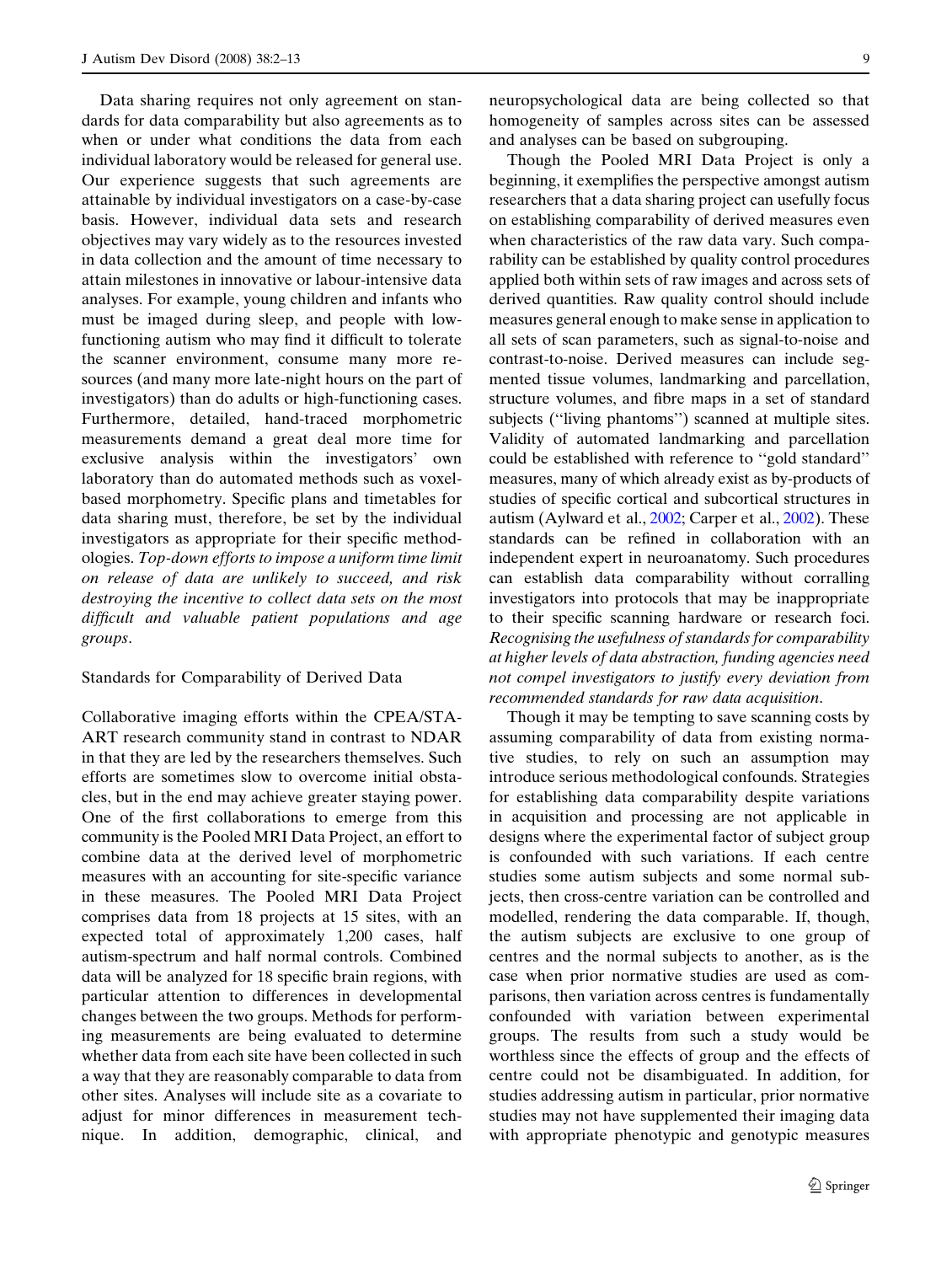and therefore would be less useful comparisons in any case. Therefore, at the same time as new images are acquired for autism subjects, similar data on normal comparison subjects must be acquired at the same centres using the same acquisition and processing strategies. Such a strategy retains the opportunity to leverage preexisting normative databases by demonstrating the comparability (reliability) of such data with new control data specifically acquired for studies of autism. Nevertheless, retrospective comparison against a normative database is not a complete substitute for prospective acquisition of new control data.

# A Core Protocol with Optional Extensions

Given differences in scanners, the varying technical demands of site-specific research aims, and ongoing developments in MR protocols, it would be impractical to require an inflexible imaging protocol for use by all studies within an imaging consortium. Fortunately, such an absolute standard for comparability of raw data, though helpful, is not essential to comparability of derived measures. Whereas prospective collaborations can and should recommend protocols that yield the highest degree of comparability in the raw data, they need require comparability only at the level of derived data. Such comparability must be demonstrated by pilot data evaluated on raw and derived measures—at a minimum, signal-to-noise, contrast-tonoise, and automated tissue segmentation results, and maintained by ongoing quality control procedures on physical phantoms, living subjects, and incoming data sets. A core protocol ought to include recommendations for high-resolution anatomical imaging and diffusion-tensor imaging, whose specific implementations at each site would yield comparable derived data and largely compatible raw data. This core protocol ought to consume at most 1 h of imaging time, bearing in mind that each individual group of investigators will have their own, site-specific adjuncts to their implementation of the core protocol. In addition, optional protocols may be specified for magnetic resonance spectroscopy, magnetisation transfer imaging, arterial spin labelling, PET, fMRI, and EEG/ERP studies. Support for these core and optional protocols should be provided by a collaborative technical group which would meet regularly. Given the difficulties of inferring developmental courses and endophenotypes from cross-sectional observations (Kraemer, Yesavage, Taylor, & Kupfer, [2000](#page-11-0)), subjects should receive longitudinal follow-up if resources allow.

Diffusion tensor imaging (DTI), though still an evolving technique, is included in the core protocol

because of its strong relevance to autism's neuroanatomical abnormalities of white matter growth and neurophysiological abnormalities of functional connectivity. DTI exploits the observation that water molecules diffuse more freely along axons than across axonal membranes and myelin sheaths. The direction of diffusion can be determined by collecting a set of MR images sensitive to diffusion in different directions. The direction of diffusion, expressed as a tensor, is calculated using least squares minimisation (Basser & Pierpaoli, [1996\)](#page-10-0), and visualised as colour-coded displays of fibre orientation (Pajevic & Pierpaoli, [1999](#page-11-0)). Initial DTI results on autism have indicated reductions in diffusion anisotropy in white matter communicating with brain regions implicated in social and complex processing (Barnea-Goraly et al., [2004](#page-10-0)).

Proton magnetic resonance spectroscopy  $(^1H$  MRS) has been used to detect cellular abnormalities in brain regions that appear normal in MRI, as well as to elucidate cellular pathology underlying MRI-visible abnormalities. Using standard clinical MRI scanners, <sup>1</sup>H MRS can measure brain tissue concentration and mobility of neurochemicals such as choline (Cho), creatine, (Cre), N-acetylaspartate (NAA), myoinositol (mI), glutamate  $+$  glutamine (Glx) and lactate, providing information on membrane turnover, tissue energetic status and neuronal and glial cell viability. Some—though not all—MRS studies of autism have yielded evidence of differences in tissue maturation or neuronal integrity, either generalised or specific to distinct developmental age points or brain regions. In this context, and because common  ${}^{1}H$  MRS tools are available on most clinical scanners, single-voxel MRS is specifically proposed as an optional extension to the core imaging protocol. A recommended protocol for singlevoxel proton MRS at short echo time (on the order of 20–30 ms), using a widely available pulse sequence (such as PRESS), would entail standardised voxel placement in regions of interest such as right medial temporal lobe, right parieto-occipital white matter region, right frontal lobe, and cerebellum. To ensure comparability across sites, each voxel acquisition would require a similar water scan (same echo time) for metabolite quantification. Each combined metabolite/water voxel acquisition would take on the order of 10 min including placement, set-up and acquisition. Total time requirements would depend on the number of regions sampled but are clinically feasible for a cooperative (or sedated) subject.

Instantiating the Protocol in Future Studies

In Table [2](#page-9-0) we outline in very general terms a possibity for a future study based on the protocol that we have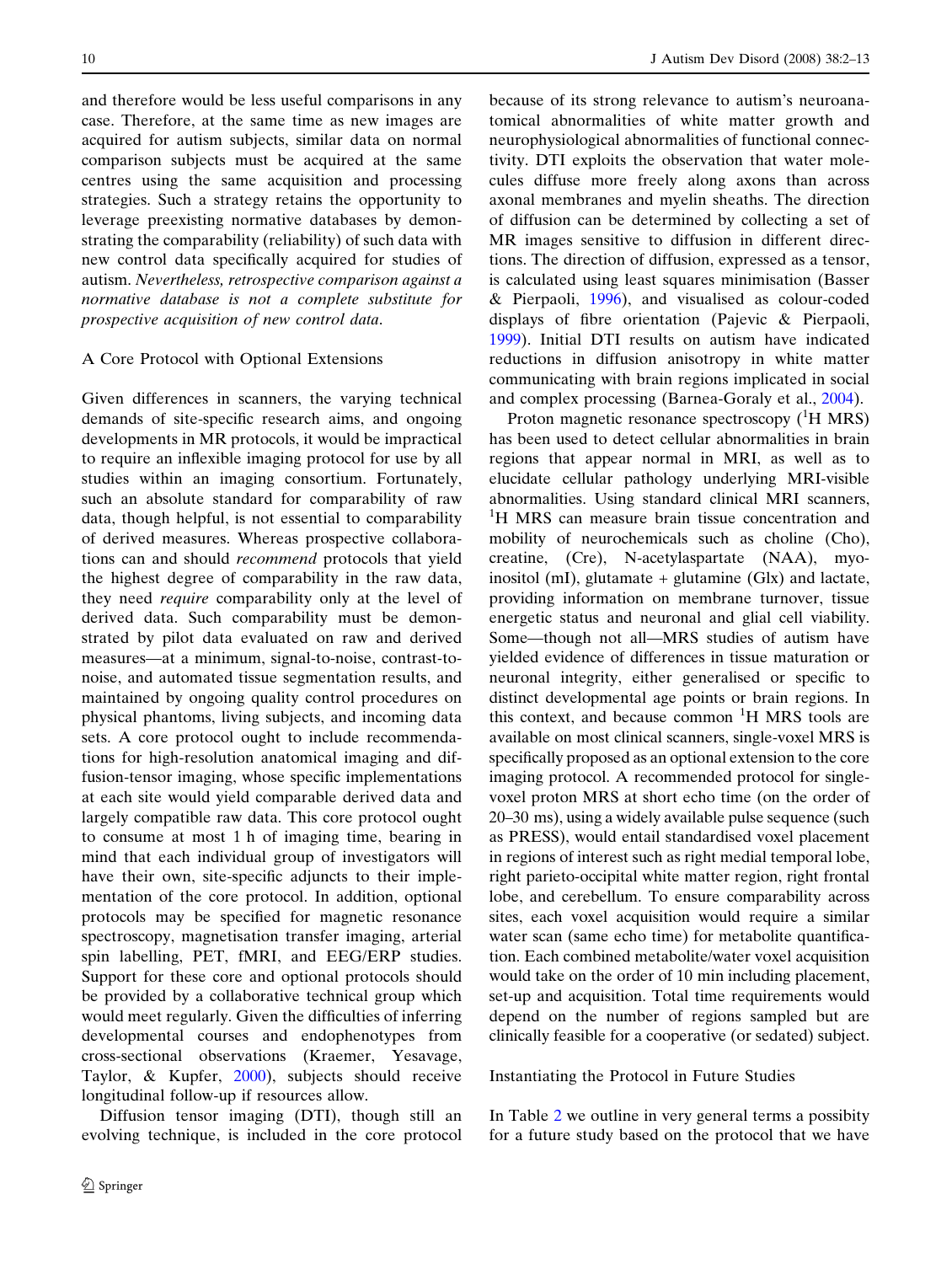<span id="page-9-0"></span>Table 2 Outline of a strategy for autism brain imaging, conforming to the core protocol described in the text and balancing endophenotyping with subphenotyping

Study population Birth—40 years 500 from AGRE families (probands and relatives), 500 singleton probands, 1,000 normal controls All subjects Multi-spectral structural MRI (T1, T2, proton density) Diffusion Tensor Imaging Selected subjects at specific sites <sup>1</sup>H MRS (PRESS) PET fMRI (BOLD or arterial spin labelling) EEG Magnetisation Transfer MRI

described. The aforementioned objectives of endophenotypes within autism families and subphenotypes across the autism population are balanced by selecting half the study population from probands and their first-degree relatives (at a minimum, the parents and the most closely matched sib) in AGRE, and the other half from autism probands at participating centres. The study would include patients from birth to 40 years of age, across the full spectrum of autism symptoms and IQ levels. In light of results on abnormal brain growth and white matter enlargement (Courchesne, Redcay, & Kennedy, [2004](#page-10-0)), the core imaging protocol attempts to define further autism's structural phenotype, both in whole brain and specifically in white matter with a focus on DTI and magnetisation transfer. We aim also to include measures of brain function, without over-specifying the particular functional protocols (a topic perhaps best left for a separate consensus statement). Functional assays could include complementary fMRI and EEG measures in an agreed set of behavioural tasks spanning social domains (e.g. face and emotion recognition) and non-social domains (e.g. attention and perception), and also PET applied for selected ligands, the receptor systems to be determined only at the time when studies actually commence and insights as to the best choices would be enhanced. To enable meta-analyses across diagnoses but within symptom complexes, clinical and imaging protocols should include features of overlap with patients with Rett syndrome, Fragile X syndrome, Tourette syndrome and possibly others. Although the scope of data collection is limited by subject tolerance, costs, and in some cases radiation exposure, if resources allow then subjects would receive longitudinal follow-up. A small number (2–3) imaging sites should be selected for proximity to the AGRE population and, most importantly, imaging expertise.

Sharing of Analytical Methods, Tools, and Processing

The informatic and neuroscientific work of data analysis represents a significant portion of experimental effort, over and above the clinical work of subject assessment and data acquisition. Though the research community strives for automation for reasons both of throughput and of reproducibility, the fact remains that MR image analysis never is as simple as pushing a button. Implementing and tuning data analysis strategies requires a considerable amount of algorithmic design, computer programming, and technical documentation—efforts that often are designed around specific, single experiments or research questions and cannot be generalised to other applications, and whose full potential therefore goes unrealised. Rather analogously to the problem of underpowered imaging studies with small samples and incompatible protocols, the lack of cooperation and standardisation in analytical methods has produced a slew of software that is ungeneralisable, and often incomprehensible except to its authors and their own laboratory groups. This problem of duplication and insufficient generalisability can be addressed if schemes for sharing encompass not only the data but also the methods and tools applied to the data. One success story in this regard is the Insight Toolkit (Yoo & Metaxas, [2005\)](#page-11-0), an applications programming interface for high-dimensional image processing which arose from a collaborative workshop on the Visible Human Project.

One way to implement shared analytical tools is to develop, test, and disseminate a standardised ''core'' data analysis pipeline, much as the ICBM have done, drawing on competitive input from all interested participants. However, by the same rationale we have developed in previous sections of this paper, innovative methods for image analysis that go beyond this pipeline also should be strongly encouraged. This bottom-up approach to innovation will enhance the generation of novel, important findings from new studies and investigators. Depending on processing demands and local computational resources, elements of the pipeline can be made available via downloads of software for processing at local sites, or via uploads of data for processing in a grid computing environment. Of course, uploading one's data to the grid for processing need not imply immediately releasing one's exclusive interest in those data; schedules and conditions for release of data can be defined in individual cases, as noted above, and sharing of analytical resources and methods need not be simultaneous with sharing of data.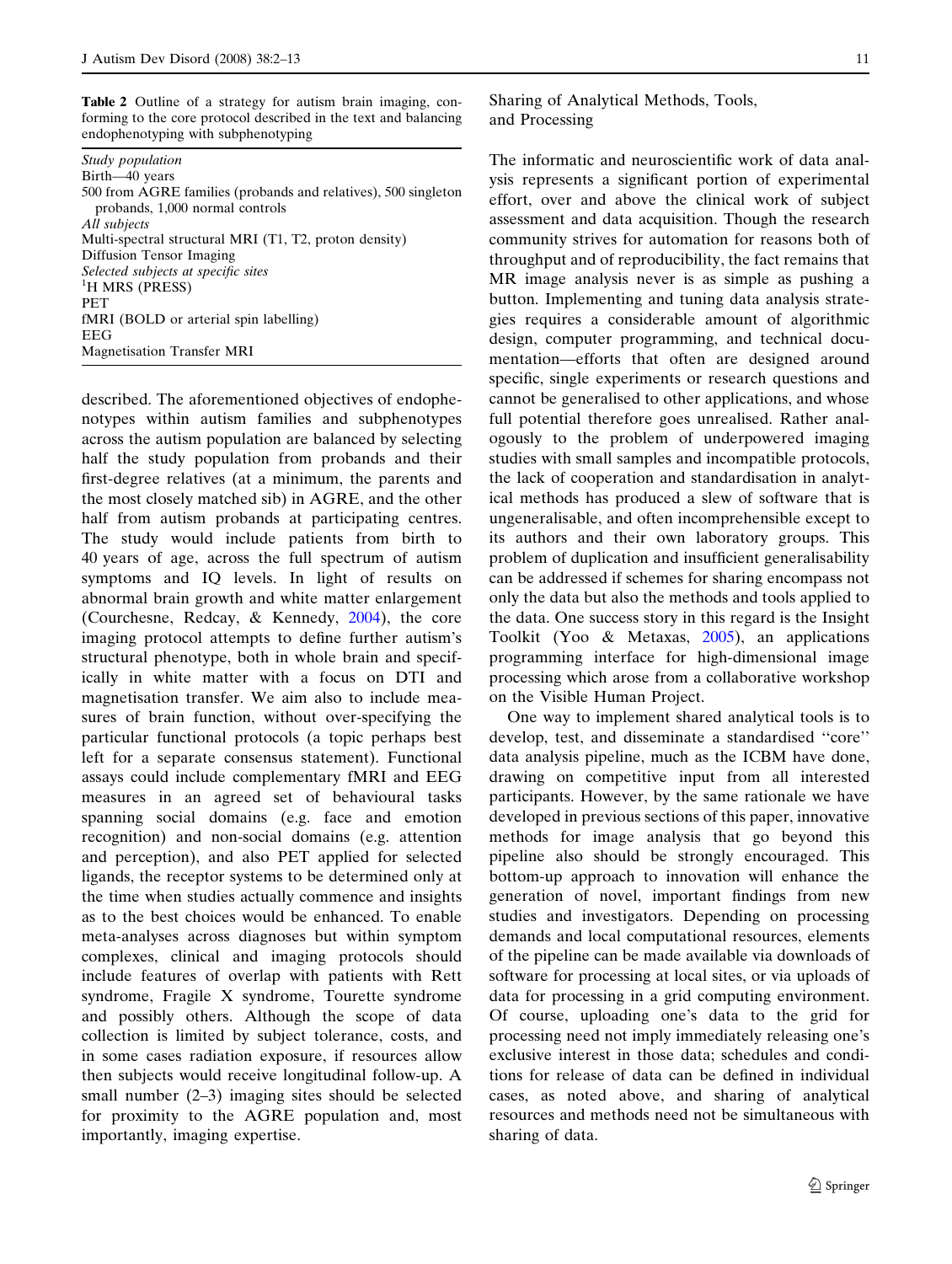<span id="page-10-0"></span>The technical, scientific, and social obstacles make data sharing a difficult problem, but the complexity and heterogeneity of autism make data sharing an imperative if researchers are to make headway. Fundamentally, therefore, data sharing will be a benefit both for the field as a whole and for the individuals involved in building it. A successful scheme will combine imaging with other phenotypic and genetic data to exploit correlations across these levels of analysis and to build endophenotypes, will extend to sharing of analytical tools, and will encourage cooperation without discouraging the creative efforts and strategies of individuals.

Acknowledgements This statement is the product of the Neuroimaging Summit convened at the University of California Los Angeles, 23–24 January 2006, by Cure Autism Now. We are grateful for financial support from Christopher and Jill Escher, without whose generosity this meeting could not have taken place and these collaborations would not have begun to be explored. In addition to the listed authors, Cure Autism Now are grateful to Dr Gerald Fischbach for his input during the meeting's discussions.

## References

- Aylward, E. H., Minshew, N. J., Field, K., Sparks, B. F., & Singh, N. (2002). Effects of age on brain volume and head circumference in autism. Neurology, 59, 175–183.
- Barnea-Goraly, N., Kwon, H., Menon, V., Eliez, S., Lotspeich, L., & Reiss, A. L. (2004). White matter structure in autism: Preliminary evidence from diffusion tensor imaging. Biological Psychiatry, 55, 323–326.
- Baron-Cohen, S., Knickmeyer, R. C., & Belmonte, M. K. (2005). Sex differences in the brain: Implications for explaining autism. Science, 310, 819–823.
- Baron-Cohen, S., Wheelwright, S., Hill, J., Raste, Y., & Plumb, I. (2001). The ''Reading the Mind in the Eyes'' Test revised version: A study with normal adults, and adults with Asperger syndrome or high-functioning autism. Journal of Child Psychology and Psychiatry, 42, 241–251.
- Basser, P. J., & Pierpaoli, C. (1996). Microstructural and physiological features of tissues elucidated by quantitativediffusion-tensor MRI. Journal of Magnetic Resonance B, 111, 209–219.
- Belmonte, M. K., Allen, G., Beckel-Mitchener, A., Boulanger, L. M., Carper, R. A., & Webb, S. J. (2004a). Autism and abnormal development of brain connectivity. Journal of Neuroscience, 24, 9228–9231.
- Belmonte, M. K., Cook, E. H. Jr., Anderson, G. M., Rubenstein, J. L. R., Greenough, W. T., Beckel-Mitchener, A., Courchesne, E., Boulanger, L. M., Powell, S. B., Levitt, P. R., Perry, E. K., Jiang, Y. H., DeLorey, T. M., & Tierney, E. (2004b). Autism as a disorder of neural information processing: Directions for research and targets for therapy. Molecular Psychiatry, 9, 646–663. Unabridged edition at <http://www.cureautismnow.org/conferences/summitmeetings/>
- Bodfish, J. W., Symons, F. J., Parker, D. E., & Lewis, M. H. (2000). Varieties of repetitive behaviour in autism: comparisons to mental retardation. Journal of Autism and Developmental Disorders, 30, 237–243.
- Carper, R. A., Moses, P., Tigue, Z. D., & Courchesne, E. (2002). Cerebral lobes in autism: Early hyperplasia and abnormal age effects. NeuroImage, 16, 1038–1051.
- Carskadon, M. A., & Acebo, C. (1993). A self-administered rating scale for pubertal development. Journal of Adolescent Health, 14, 190–195.
- Constantino, J. N., Davis, S. A., Todd, R. D., Schindler, M. K., Gross, M. M., Brophy, S. L., Metzger, L. M., Shoushtari, C. S., Splinter, R., & Reich W. (2003). Validation of a brief quantitative measure of autistic traits: comparison of the Social Responsiveness Scale with the Autism Diagnostic Interview – Revised. Journal of Autism and Developmental Disorders, 33, 427–433.
- Coon, H. (2006). Current perspectives on the genetic analysis of autism. American Journal of Medical Genetics Part C: Seminars in Medical Genetics, 142, 24–32.
- Courchesne, E., Redcay, E., & Kennedy, D. P. (2004). The autistic brain: birth through adulthood. Current Opinion in Neurology, 17, 489–496.
- Dawson, G., Estes, A., Munson, J., Schellenberg, G., Bernier, R., & Wijsman, E. (in press). Quantitative assessment of autism symptoms in children with autism and their parents: Broader Phenotype Autism Symptom Scale. Journal of Autism and Developmental Disorders.
- Evans, A. C. (2006). The NIH MRI study of normal brain development. NeuroImage, 30, 184–202.
- Geschwind, D. H., Sowinski, J., Lord, C., Iversen, P., Shestack, J., Jones, P., Ducat, L., Spence, S. J., & AGRE Steering Committee (2001). The Autism Genetic Resource Exchange: A resource for the study of autism and related neuropsychiatric conditions. American Journal of Human Genetics, 69, 463–466.
- Han, X., Jovicich, J., Salat, D., van der Kouwe, A., Quinn, B., Czanner, S., Busa, E., Pacheco, J., Albert, M., Killiany, R., Maguire, P., Rosas, D., Makris, N., Dale, A., Dickerson, B., & Fischl, B. (2006). Reliability of MRI-derived measurements of human cerebral cortical thickness: The effects of field strength, scanner upgrade and manufacturer. Neuro-Image, 32, 180–194.
- Hollander, E., Phillips, A., King, B. H., Guthrie, D., Aman, M. G., Law, P., Owley, T., & Robinson, R. (2004). Impact of recent findings on study design of future autism clinical trials. CNS Spectrums, 9, 49–56.
- Johnston, M. V. (2000). Potential neurobiologic mechanisms through which metabolic disorders could relate to autism. Journal of Autism and Developmental Disorders, 30, 471–473.
- Jovicich, J., Beg, M. F., Pieper, S., Priebe, C., Miller, M. M., Buckner, R., & Rosen, B. (2005). Biomedical Informatics Research Network: Integrating multi-site neuroimaging data acquisition, data sharing and brain morphometric processing. In A. Tsymbal & P. Cunningham (Eds.), Proceedings of the 18th IEEE Symposium on Computer-Based Medical Systems (pp. 288–293). Los Alamitos, California: IEEE Computer Society.
- Jovicich, J., Czanner, S., Greve, D., Haley, E., van der Kouwe, A., Gollub, R., Kennedy, D., Schmitt, F., Brown, G., MacFall, J., Fischl, B., & Dale, A. (2006). Reliability in multi-site structural MRI studies: Effects of gradient non-linearity correction on phantom and human data. NeuroImage, 30, 436–443.
- Koslow, S. H. (2000). Should the neuroscience community make a paradigm shift to sharing primary data? Nature Neuroscience, 3, 863–865.